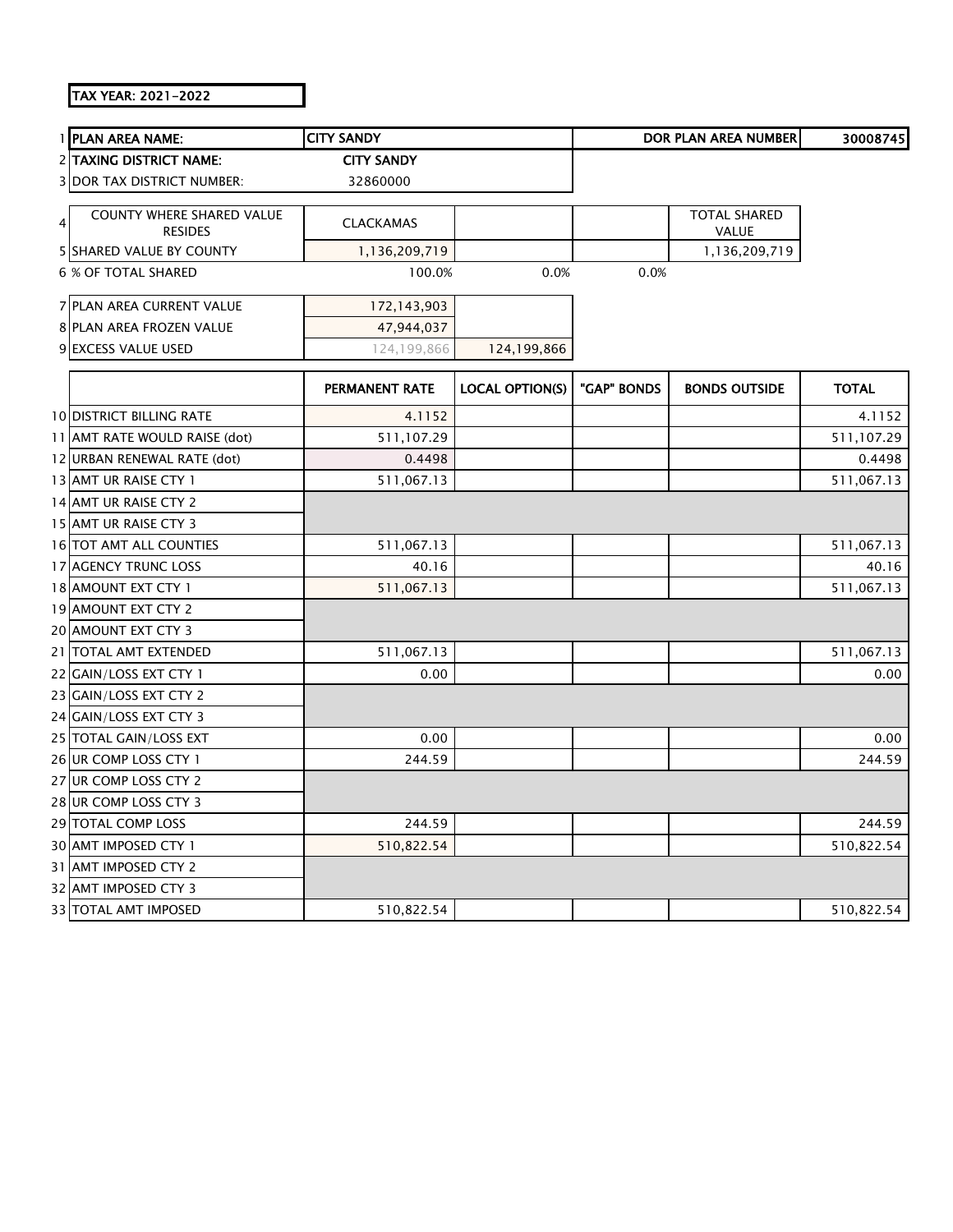|   | 1 PLAN AREA NAME:                                  | <b>CITY SANDY</b>        |                        |             | <b>DOR PLAN AREA NUMBER</b>         | 30008745     |
|---|----------------------------------------------------|--------------------------|------------------------|-------------|-------------------------------------|--------------|
|   | 2 TAXING DISTRICT NAME:                            | <b>COMM COLL MT HOOD</b> |                        |             |                                     |              |
|   | <b>3 DOR TAX DISTRICT NUMBER:</b>                  | 30608000                 |                        |             |                                     |              |
|   |                                                    |                          |                        |             |                                     |              |
| 4 | <b>COUNTY WHERE SHARED VALUE</b><br><b>RESIDES</b> | <b>CLACKAMAS</b>         |                        |             | <b>TOTAL SHARED</b><br><b>VALUE</b> |              |
|   | 5 SHARED VALUE BY COUNTY                           | 1,136,209,719            |                        |             | 1,136,209,719                       |              |
|   | 6 % OF TOTAL SHARED                                | 100.0%                   | 0.0%                   | 0.0%        |                                     |              |
|   | <b>7 PLAN AREA CURRENT VALUE</b>                   | 172,143,903              |                        |             |                                     |              |
|   | 8 PLAN AREA FROZEN VALUE                           | 47,944,037               |                        |             |                                     |              |
|   | 9 EXCESS VALUE USED                                | 124,199,866              | 124,199,866            |             |                                     |              |
|   |                                                    | PERMANENT RATE           | <b>LOCAL OPTION(S)</b> | "GAP" BONDS | <b>BONDS OUTSIDE</b>                | <b>TOTAL</b> |
|   | <b>10 DISTRICT BILLING RATE</b>                    | 0.4917                   |                        |             |                                     | 0.4917       |
|   | 11 AMT RATE WOULD RAISE (dot)                      | 61,069.07                |                        |             |                                     | 61,069.07    |
|   | 12 URBAN RENEWAL RATE (dot)                        | 0.0537                   |                        |             |                                     | 0.0537       |
|   | 13 AMT UR RAISE CTY 1                              | 61,014.46                |                        |             |                                     | 61,014.46    |
|   | 14 AMT UR RAISE CTY 2                              |                          |                        |             |                                     |              |
|   | 15 AMT UR RAISE CTY 3                              |                          |                        |             |                                     |              |
|   | 16 TOT AMT ALL COUNTIES                            | 61,014.46                |                        |             |                                     | 61,014.46    |
|   | 17 AGENCY TRUNC LOSS                               | 54.61                    |                        |             |                                     | 54.61        |
|   | 18 AMOUNT EXT CTY 1                                | 61,014.46                |                        |             |                                     | 61,014.46    |
|   | 19 AMOUNT EXT CTY 2                                |                          |                        |             |                                     |              |
|   | 20 AMOUNT EXT CTY 3                                |                          |                        |             |                                     |              |
|   | 21   TOTAL AMT EXTENDED                            | 61,014.46                |                        |             |                                     | 61,014.46    |
|   | 22 GAIN/LOSS EXT CTY 1                             | 0.00                     |                        |             |                                     | 0.00         |
|   | 23 GAIN/LOSS EXT CTY 2                             |                          |                        |             |                                     |              |
|   | 24 GAIN/LOSS EXT CTY 3                             |                          |                        |             |                                     |              |
|   | 25 TOTAL GAIN/LOSS EXT                             | 0.00                     |                        |             |                                     | 0.00         |
|   | 26 UR COMP LOSS CTY 1                              | 29.07                    |                        |             |                                     | 29.07        |
|   | 27 UR COMP LOSS CTY 2                              |                          |                        |             |                                     |              |
|   | 28 UR COMP LOSS CTY 3                              |                          |                        |             |                                     |              |
|   | 29 TOTAL COMP LOSS                                 | 29.07                    |                        |             |                                     | 29.07        |
|   | 30 AMT IMPOSED CTY 1                               | 60,985.39                |                        |             |                                     | 60,985.39    |
|   | 31 AMT IMPOSED CTY 2                               |                          |                        |             |                                     |              |
|   | 32 AMT IMPOSED CTY 3                               |                          |                        |             |                                     |              |
|   | 33 TOTAL AMT IMPOSED                               | 60,985.39                |                        |             |                                     | 60,985.39    |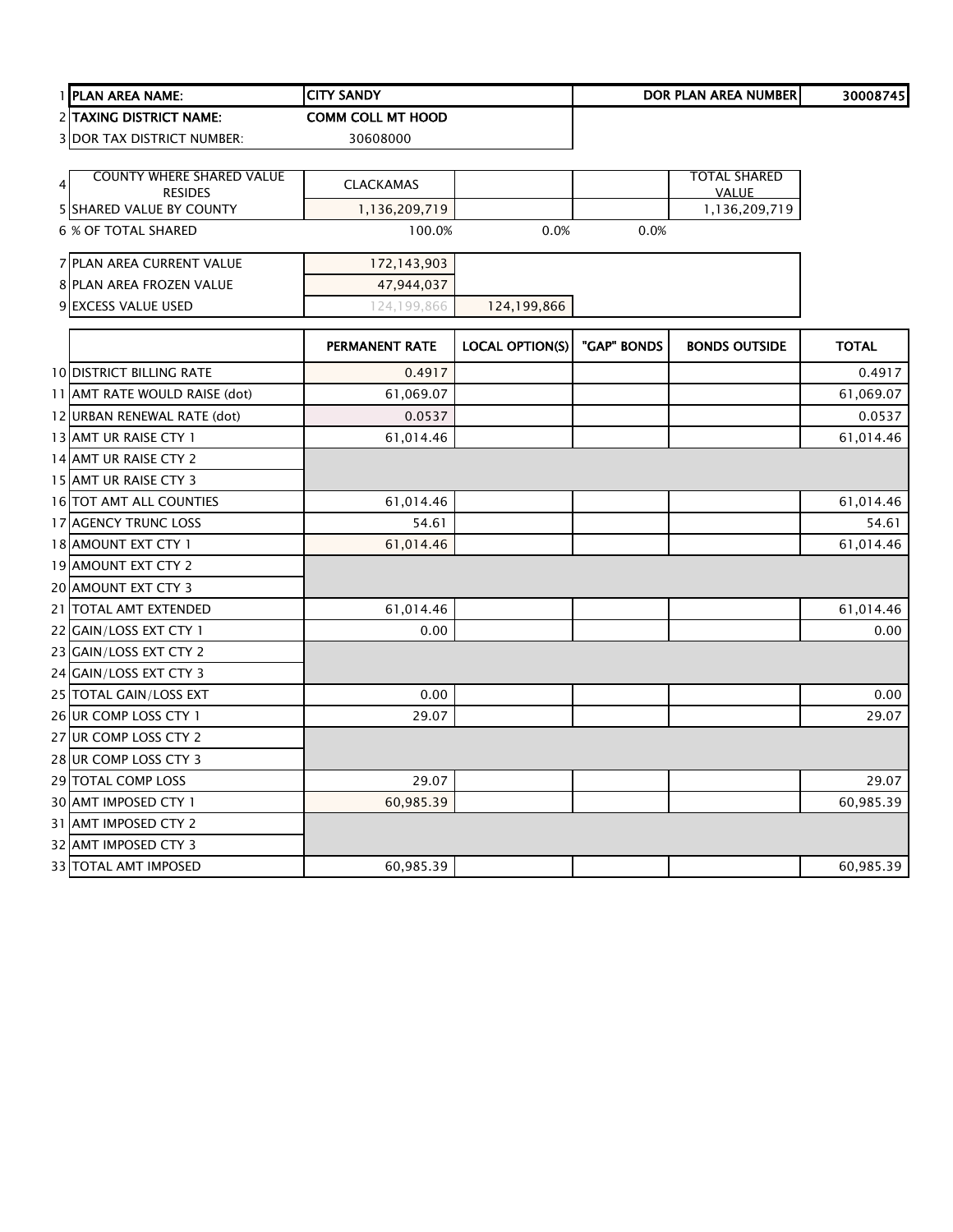|   | 1 PLAN AREA NAME:                          | <b>CITY SANDY</b> |                        |             | <b>DOR PLAN AREA NUMBER</b>   | 30008745     |
|---|--------------------------------------------|-------------------|------------------------|-------------|-------------------------------|--------------|
|   | <b>2 TAXING DISTRICT NAME:</b>             | <b>COUNTY C</b>   |                        |             |                               |              |
|   | <b>3 DOR TAX DISTRICT NUMBER:</b>          | 30000032          |                        |             |                               |              |
|   |                                            |                   |                        |             |                               |              |
| 4 | COUNTY WHERE SHARED VALUE                  | <b>CLACKAMAS</b>  |                        |             | <b>TOTAL SHARED</b>           |              |
|   | <b>RESIDES</b><br>5 SHARED VALUE BY COUNTY | 1,136,209,719     |                        |             | <b>VALUE</b><br>1,136,209,719 |              |
|   | 6 % OF TOTAL SHARED                        | 100.0%            | 0.0%                   | 0.0%        |                               |              |
|   |                                            |                   |                        |             |                               |              |
|   | 7 PLAN AREA CURRENT VALUE                  | 172,143,903       |                        |             |                               |              |
|   | 8 PLAN AREA FROZEN VALUE                   | 47,944,037        |                        |             |                               |              |
|   | 9 EXCESS VALUE USED                        | 124,199,866       | 124,199,866            |             |                               |              |
|   |                                            |                   |                        |             |                               |              |
|   |                                            | PERMANENT RATE    | <b>LOCAL OPTION(S)</b> | "GAP" BONDS | <b>BONDS OUTSIDE</b>          | <b>TOTAL</b> |
|   | <b>10 DISTRICT BILLING RATE</b>            | 2.4042            |                        |             |                               | 2.4042       |
|   | 11 AMT RATE WOULD RAISE (dot)              | 298,601.32        |                        |             |                               | 298,601.32   |
|   | 12 URBAN RENEWAL RATE (dot)                | 0.2628            |                        |             |                               | 0.2628       |
|   | 13 AMT UR RAISE CTY 1                      | 298,595.91        |                        |             |                               | 298,595.91   |
|   | 14 AMT UR RAISE CTY 2                      |                   |                        |             |                               |              |
|   | 15 AMT UR RAISE CTY 3                      |                   |                        |             |                               |              |
|   | 16 TOT AMT ALL COUNTIES                    | 298,595.91        |                        |             |                               | 298,595.91   |
|   | 17 AGENCY TRUNC LOSS                       | 5.41              |                        |             |                               | 5.41         |
|   | 18 AMOUNT EXT CTY 1                        | 298,595.91        |                        |             |                               | 298,595.91   |
|   | 19 AMOUNT EXT CTY 2                        |                   |                        |             |                               |              |
|   | 20 AMOUNT EXT CTY 3                        |                   |                        |             |                               |              |
|   | 21 TOTAL AMT EXTENDED                      | 298,595.91        |                        |             |                               | 298,595.91   |
|   | 22 GAIN/LOSS EXT CTY 1                     | 0.00              |                        |             |                               | 0.00         |
|   | 23 GAIN/LOSS EXT CTY 2                     |                   |                        |             |                               |              |
|   | 24 GAIN/LOSS EXT CTY 3                     |                   |                        |             |                               |              |
|   | 25 TOTAL GAIN/LOSS EXT                     | 0.00              |                        |             |                               | 0.00         |
|   | 26 UR COMP LOSS CTY 1                      | 142.68            |                        |             |                               | 142.68       |
|   | 27 UR COMP LOSS CTY 2                      |                   |                        |             |                               |              |
|   | 28 UR COMP LOSS CTY 3                      |                   |                        |             |                               |              |
|   | 29 TOTAL COMP LOSS                         | 142.68            |                        |             |                               | 142.68       |
|   | 30 AMT IMPOSED CTY 1                       | 298,453.23        |                        |             |                               | 298,453.23   |
|   | 31 AMT IMPOSED CTY 2                       |                   |                        |             |                               |              |
|   | 32 AMT IMPOSED CTY 3                       |                   |                        |             |                               |              |
|   | 33 TOTAL AMT IMPOSED                       | 298,453.23        |                        |             |                               | 298,453.23   |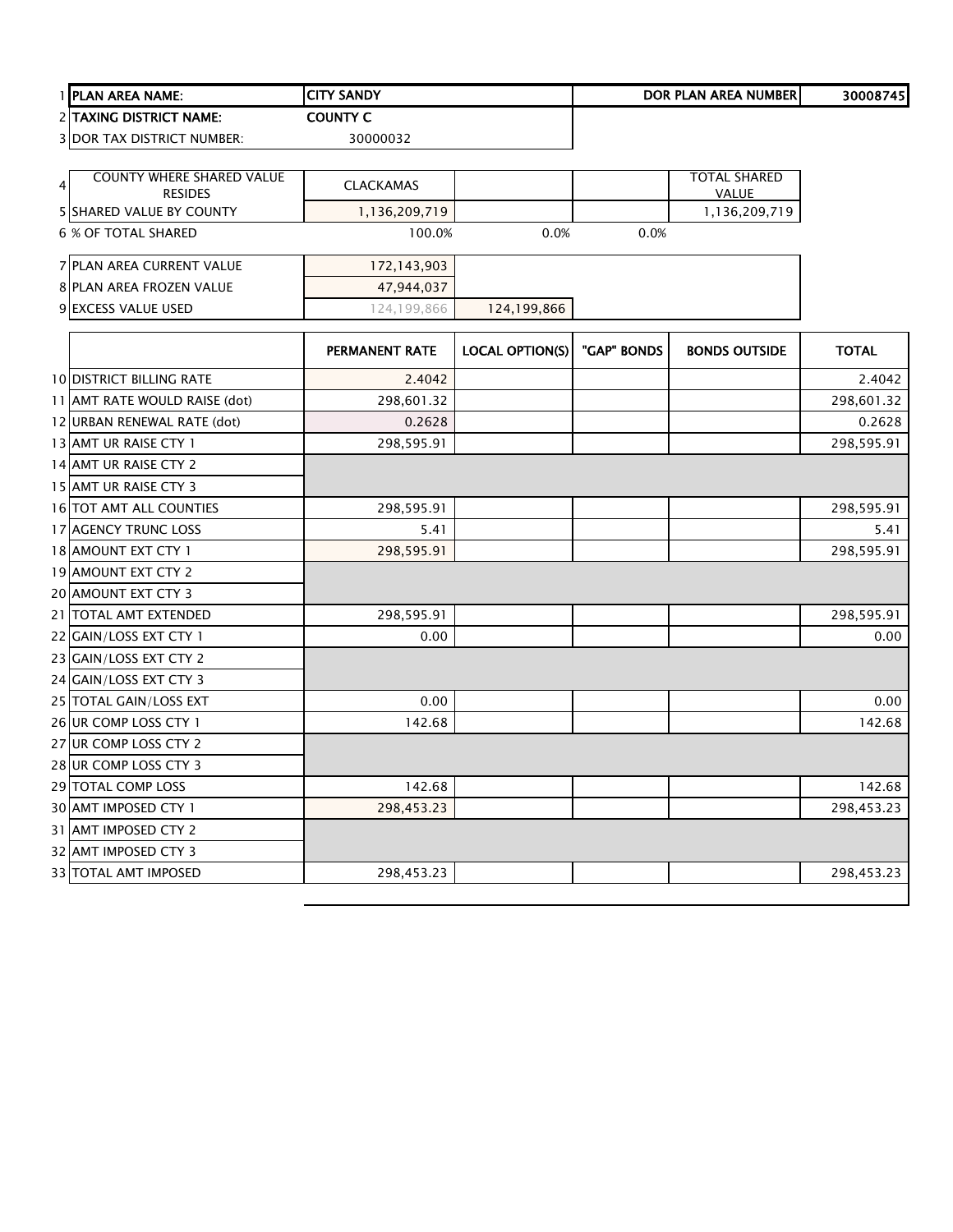| 1 PLAN AREA NAME:                                                    | <b>CITY SANDY</b>                  |                        |             | <b>DOR PLAN AREA NUMBER</b>  | 30008745     |
|----------------------------------------------------------------------|------------------------------------|------------------------|-------------|------------------------------|--------------|
| <b>2 TAXING DISTRICT NAME:</b>                                       | <b>COUNTY EMERGENCY RADIO BOND</b> |                        |             |                              |              |
| <b>3 DOR TAX DISTRICT NUMBER:</b>                                    | 30000034                           |                        |             |                              |              |
| <b>COUNTY WHERE SHARED VALUE</b><br>$\overline{4}$<br><b>RESIDES</b> | <b>CLACKAMAS</b>                   |                        |             | <b>TOTAL SHARED</b><br>VALUE |              |
| <b>5 SHARED VALUE BY COUNTY</b>                                      | 1,136,209,719                      |                        |             | 1,136,209,719                |              |
| <b>6 % OF TOTAL SHARED</b>                                           | 100.0%                             | 0.0%                   | 0.0%        |                              |              |
| 7 PLAN AREA CURRENT VALUE                                            | 172,143,903                        |                        |             |                              |              |
| 8 PLAN AREA FROZEN VALUE                                             | 47,944,037                         |                        |             |                              |              |
| 9 EXCESS VALUE USED                                                  | 124,199,866                        | 124,199,866            |             |                              |              |
|                                                                      | PERMANENT RATE                     | <b>LOCAL OPTION(S)</b> | "GAP" BONDS | <b>BONDS OUTSIDE</b>         | <b>TOTAL</b> |
| <b>10 DISTRICT BILLING RATE</b>                                      |                                    |                        |             | 0.0968                       | 0.0968       |
| 11 AMT RATE WOULD RAISE (dot)                                        |                                    |                        |             | 12,022.55                    | 12,022.55    |
| 12 URBAN RENEWAL RATE (dot)                                          |                                    |                        |             | 0.0105                       | 0.0105       |
| 13 AMT UR RAISE CTY 1                                                |                                    |                        |             | 11,930.20                    | 11,930.20    |
| 14 AMT UR RAISE CTY 2                                                |                                    |                        |             |                              |              |
| 15 AMT UR RAISE CTY 3                                                |                                    |                        |             |                              |              |
| 16 TOT AMT ALL COUNTIES                                              |                                    |                        |             | 11,930.20                    | 11,930.20    |
| 17 AGENCY TRUNC LOSS                                                 |                                    |                        |             | 92.35                        | 92.35        |
| 18 AMOUNT EXT CTY 1                                                  |                                    |                        |             | 11,930.20                    | 11,930.20    |
| 19 AMOUNT EXT CTY 2                                                  |                                    |                        |             |                              |              |
| 20 AMOUNT EXT CTY 3                                                  |                                    |                        |             |                              |              |
| 21 TOTAL AMT EXTENDED                                                |                                    |                        |             | 11,930.20                    | 11,930.20    |
| 22 GAIN/LOSS EXT CTY 1                                               |                                    |                        |             | 0.00                         | 0.00         |
| 23 GAIN/LOSS EXT CTY 2                                               |                                    |                        |             |                              |              |
| 24 GAIN/LOSS EXT CTY 3                                               |                                    |                        |             |                              |              |
| 25 TOTAL GAIN/LOSS EXT                                               |                                    |                        |             | 0.00                         | 0.00         |
| 26 UR COMP LOSS CTY 1                                                |                                    |                        |             | 5.51                         | 5.51         |
| 27 UR COMP LOSS CTY 2                                                |                                    |                        |             |                              |              |
| 28 UR COMP LOSS CTY 3                                                |                                    |                        |             |                              |              |
| 29 TOTAL COMP LOSS                                                   |                                    |                        |             | 5.51                         | 5.51         |
| 30 AMT IMPOSED CTY 1                                                 |                                    |                        |             | 11,924.69                    | 11,924.69    |
| 31 AMT IMPOSED CTY 2                                                 |                                    |                        |             |                              |              |
| 32 AMT IMPOSED CTY 3                                                 |                                    |                        |             |                              |              |
| 33 TOTAL AMT IMPOSED                                                 |                                    |                        |             | 11,924.69                    | 11,924.69    |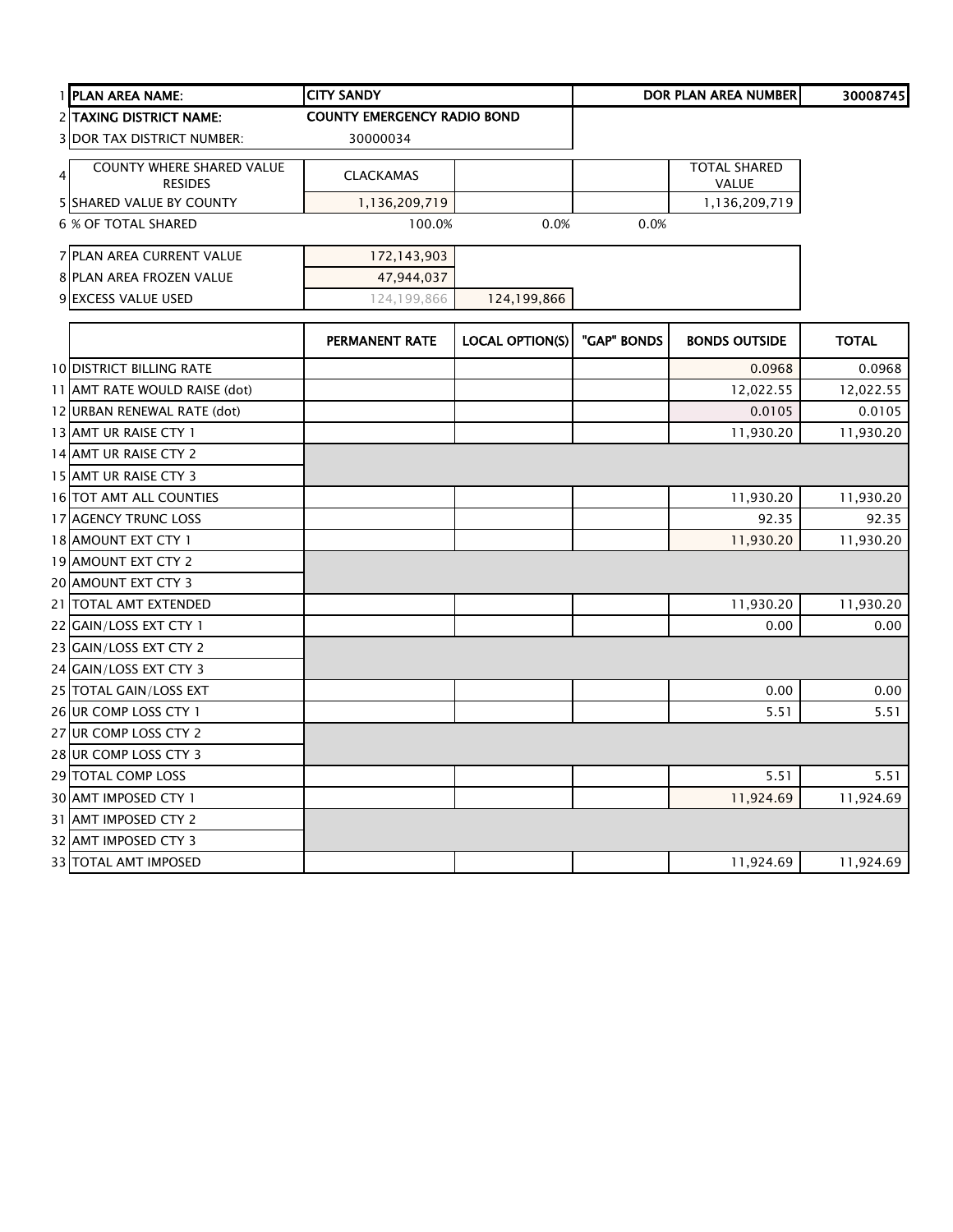| <b>I IPLAN AREA NAME:</b> |                                   | <b>ICITY SANDY</b>               | DOR PLAN AREA NUMBERI | 300087451 |
|---------------------------|-----------------------------------|----------------------------------|-----------------------|-----------|
|                           | 2 TAXING DISTRICT NAME:           | <b>COUNTY EXTENSION &amp; 4H</b> |                       |           |
|                           | <b>3IDOR TAX DISTRICT NUMBER:</b> | 30008091                         |                       |           |

| <b>COUNTY WHERE SHARED VALUE</b><br>$\overline{4}$<br><b>RESIDES</b> | <b>CLACKAMAS</b> |             |      | <b>TOTAL SHARED</b><br><b>VALUE</b> |
|----------------------------------------------------------------------|------------------|-------------|------|-------------------------------------|
| <b>5 SHARED VALUE BY COUNTY</b>                                      | 1,136,209,719    |             |      | 1,136,209,719                       |
| 6 % OF TOTAL SHARED                                                  | 100.0%           | 0.0%        | 0.0% |                                     |
|                                                                      |                  |             |      |                                     |
| <b>7 PLAN AREA CURRENT VALUE</b>                                     | 172,143,903      |             |      |                                     |
| <b>8 PLAN AREA FROZEN VALUE</b>                                      | 47,944,037       |             |      |                                     |
| 9 EXCESS VALUE USED                                                  | 124,199,866      | 124,199,866 |      |                                     |

|                                 | <b>PERMANENT RATE</b> | <b>LOCAL OPTION(S)</b> | "GAP" BONDS | <b>BONDS OUTSIDE</b> | <b>TOTAL</b> |
|---------------------------------|-----------------------|------------------------|-------------|----------------------|--------------|
| <b>10 DISTRICT BILLING RATE</b> | 0.0500                |                        |             |                      | 0.0500       |
| 11 AMT RATE WOULD RAISE (dot)   | 6,209.99              |                        |             |                      | 6,209.99     |
| 12 URBAN RENEWAL RATE (dot)     | 0.0054                |                        |             |                      | 0.0054       |
| 13 AMT UR RAISE CTY 1           | 6,135.53              |                        |             |                      | 6,135.53     |
| 14 AMT UR RAISE CTY 2           |                       |                        |             |                      |              |
| 15 AMT UR RAISE CTY 3           |                       |                        |             |                      |              |
| <b>16 TOT AMT ALL COUNTIES</b>  | 6,135.53              |                        |             |                      | 6,135.53     |
| <b>17 AGENCY TRUNC LOSS</b>     | 74.46                 |                        |             |                      | 74.46        |
| 18 AMOUNT EXT CTY 1             | 6,135.53              |                        |             |                      | 6,135.53     |
| 19 AMOUNT EXT CTY 2             |                       |                        |             |                      |              |
| 20 AMOUNT EXT CTY 3             |                       |                        |             |                      |              |
| 21 TOTAL AMT EXTENDED           | 6,135.53              |                        |             |                      | 6,135.53     |
| 22 GAIN/LOSS EXT CTY 1          | 0.00                  |                        |             |                      | 0.00         |
| 23 GAIN/LOSS EXT CTY 2          |                       |                        |             |                      |              |
| 24 GAIN/LOSS EXT CTY 3          |                       |                        |             |                      |              |
| 25 TOTAL GAIN/LOSS EXT          | 0.00                  |                        |             |                      | 0.00         |
| 26 UR COMP LOSS CTY 1           | 2.76                  |                        |             |                      | 2.76         |
| 27 UR COMP LOSS CTY 2           |                       |                        |             |                      |              |
| 28 UR COMP LOSS CTY 3           |                       |                        |             |                      |              |
| 29 TOTAL COMP LOSS              | 2.76                  |                        |             |                      | 2.76         |
| 30 AMT IMPOSED CTY 1            | 6,132.77              |                        |             |                      | 6,132.77     |
| 31 AMT IMPOSED CTY 2            |                       |                        |             |                      |              |
| 32 AMT IMPOSED CTY 3            |                       |                        |             |                      |              |
| <b>33 TOTAL AMT IMPOSED</b>     | 6,132.77              |                        |             |                      | 6,132.77     |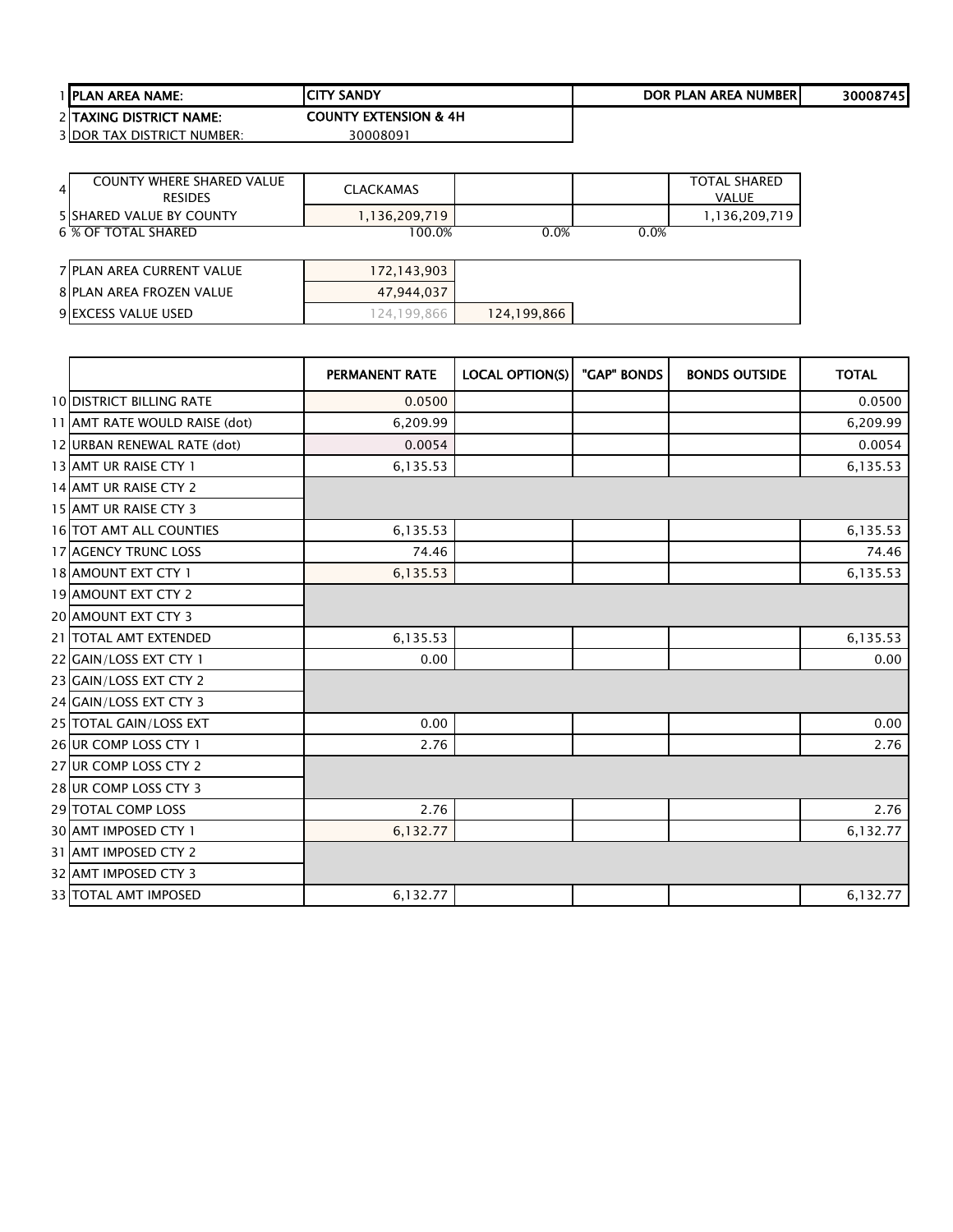| <b>1 PLAN AREA NAME:</b>          | <b>ICITY SANDY</b>       | DOR PLAN AREA NUMBERI | 30008745 |
|-----------------------------------|--------------------------|-----------------------|----------|
| 2 ITAXING DISTRICT NAME:          | <b>LIBRARY</b><br>COUNTY |                       |          |
| <b>3IDOR TAX DISTRICT NUMBER:</b> | 3000912                  |                       |          |

| 4                                | <b>COUNTY WHERE SHARED VALUE</b><br><b>RESIDES</b> | <b>CLACKAMAS</b> |             |      | <b>TOTAL SHARED</b><br><b>VALUE</b> |
|----------------------------------|----------------------------------------------------|------------------|-------------|------|-------------------------------------|
| <b>5 ISHARED VALUE BY COUNTY</b> |                                                    | 1,136,209,719    |             |      | 1,136,209,719                       |
| 6 % OF TOTAL SHARED              |                                                    | 100.0%           | 0.0%        | 0.0% | 100.0%                              |
|                                  |                                                    |                  |             |      |                                     |
| <b>7 PLAN AREA CURRENT VALUE</b> |                                                    | 172,143,903      |             |      |                                     |
| 8 PLAN AREA FROZEN VALUE         |                                                    | 47,944,037       |             |      |                                     |
| 9 EXCESS VALUE USED              |                                                    | 124,199,866      | 124,199,866 |      |                                     |

|                                 | <b>PERMANENT RATE</b> | <b>LOCAL OPTION(S)</b> | "GAP" BONDS | <b>BONDS OUTSIDE</b> | <b>TOTAL</b> |
|---------------------------------|-----------------------|------------------------|-------------|----------------------|--------------|
| <b>10 DISTRICT BILLING RATE</b> | 0.3974                |                        |             |                      | 0.3974       |
| 11 AMT RATE WOULD RAISE (dot)   | 49,357.03             |                        |             |                      | 49,357.03    |
| 12 URBAN RENEWAL RATE (dot)     | 0.0434                |                        |             |                      | 0.0434       |
| 13 AMT UR RAISE CTY 1           | 49,311.50             |                        |             |                      | 49,311.50    |
| 14 AMT UR RAISE CTY 2           |                       |                        |             |                      |              |
| 15 AMT UR RAISE CTY 3           |                       |                        |             |                      |              |
| <b>16 TOT AMT ALL COUNTIES</b>  | 49,311.50             |                        |             |                      | 49,311.50    |
| <b>17 AGENCY TRUNC LOSS</b>     | 45.53                 |                        |             |                      | 45.53        |
| 18 AMOUNT EXT CTY 1             | 49,311.50             |                        |             |                      | 49,311.50    |
| <b>19 AMOUNT EXT CTY 2</b>      |                       |                        |             |                      |              |
| <b>20 AMOUNT EXT CTY 3</b>      |                       |                        |             |                      |              |
| 21 TOTAL AMT EXTENDED           | 49,311.50             |                        |             |                      | 49,311.50    |
| 22 GAIN/LOSS EXT CTY 1          | 0.00                  |                        |             |                      | 0.00         |
| 23 GAIN/LOSS EXT CTY 2          |                       |                        |             |                      |              |
| 24 GAIN/LOSS EXT CTY 3          |                       |                        |             |                      |              |
| 25 TOTAL GAIN/LOSS EXT          | 0.00                  |                        |             |                      | 0.00         |
| 26 UR COMP LOSS CTY 1           | 23.53                 |                        |             |                      | 23.53        |
| 27 UR COMP LOSS CTY 2           |                       |                        |             |                      |              |
| UR COMP LOSS CTY 3              |                       |                        |             |                      |              |
| 29 TOTAL COMP LOSS              | 23.53                 |                        |             |                      | 23.53        |
| 30 AMT IMPOSED CTY 1            | 49,287.97             |                        |             |                      | 49,287.97    |
| 31 AMT IMPOSED CTY 2            |                       |                        |             |                      |              |
| 32 AMT IMPOSED CTY 3            |                       |                        |             |                      |              |
| <b>33 TOTAL AMT IMPOSED</b>     | 49,287.97             |                        |             |                      | 49,287.97    |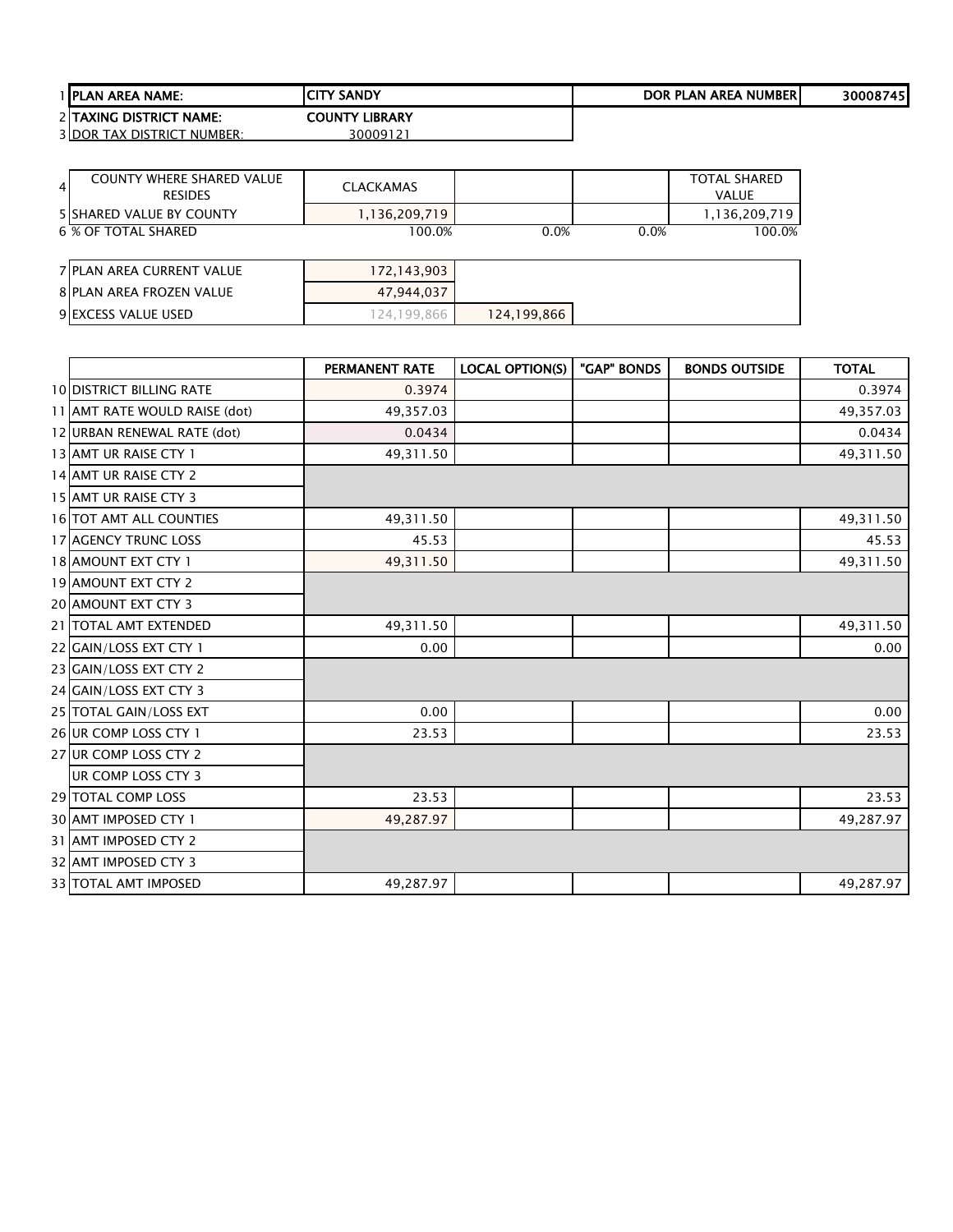| <b>1 IPLAN AREA NAME:</b>   | <b>CITY SANDY</b>       | DOR PLAN AREA NUMBERI | 30008745 |
|-----------------------------|-------------------------|-----------------------|----------|
| 2 ITAXING DISTRICT NAME:    | <b>COUNTY SOIL CONS</b> |                       |          |
| 3 IDOR TAX DISTRICT NUMBER: | 30008060                |                       |          |

| <b>COUNTY WHERE SHARED VALUE</b><br>$\overline{4}$<br><b>RESIDES</b> | <b>CLACKAMAS</b> |             |      | <b>TOTAL SHARED</b><br><b>VALUE</b> |
|----------------------------------------------------------------------|------------------|-------------|------|-------------------------------------|
| <b>5 ISHARED VALUE BY COUNTY</b>                                     | 1,136,209,719    |             |      | 1,136,209,719                       |
| 6 % OF TOTAL SHARED                                                  | 100.0%           | 0.0%        | 0.0% |                                     |
|                                                                      |                  |             |      |                                     |
| <b>7 PLAN AREA CURRENT VALUE</b>                                     | 172,143,903      |             |      |                                     |
| <b>8 PLAN AREA FROZEN VALUE</b>                                      | 47.944.037       |             |      |                                     |
| 9 EXCESS VALUE USED                                                  | 124,199,866      | 124,199,866 |      |                                     |

|                                 | <b>PERMANENT RATE</b> | <b>LOCAL OPTION(S)</b> | "GAP" BONDS | <b>BONDS OUTSIDE</b> | <b>TOTAL</b> |
|---------------------------------|-----------------------|------------------------|-------------|----------------------|--------------|
| <b>10 DISTRICT BILLING RATE</b> | 0.0500                |                        |             |                      | 0.0500       |
| 11 AMT RATE WOULD RAISE (dot)   | 6,209.99              |                        |             |                      | 6,209.99     |
| 12 URBAN RENEWAL RATE (dot)     | 0.0054                |                        |             |                      | 0.0054       |
| 13 AMT UR RAISE CTY 1           | 6,135.53              |                        |             |                      | 6,135.53     |
| 14 AMT UR RAISE CTY 2           |                       |                        |             |                      |              |
| 15 AMT UR RAISE CTY 3           |                       |                        |             |                      |              |
| <b>16 TOT AMT ALL COUNTIES</b>  | 6,135.53              |                        |             |                      | 6,135.53     |
| 17 AGENCY TRUNC LOSS            | 74.46                 |                        |             |                      | 74.46        |
| 18 AMOUNT EXT CTY 1             | 6,135.53              |                        |             |                      | 6,135.53     |
| <b>19 AMOUNT EXT CTY 2</b>      |                       |                        |             |                      |              |
| 20 AMOUNT EXT CTY 3             |                       |                        |             |                      |              |
| 21 TOTAL AMT EXTENDED           | 6,135.53              |                        |             |                      | 6,135.53     |
| 22 GAIN/LOSS EXT CTY 1          | 0.00                  |                        |             |                      | 0.00         |
| 23 GAIN/LOSS EXT CTY 2          |                       |                        |             |                      |              |
| 24 GAIN/LOSS EXT CTY 3          |                       |                        |             |                      |              |
| 25 TOTAL GAIN/LOSS EXT          | 0.00                  |                        |             |                      | 0.00         |
| 26 UR COMP LOSS CTY 1           | 2.76                  |                        |             |                      | 2.76         |
| 27 UR COMP LOSS CTY 2           |                       |                        |             |                      |              |
| 28 UR COMP LOSS CTY 3           |                       |                        |             |                      |              |
| 29 TOTAL COMP LOSS              | 2.76                  |                        |             |                      | 2.76         |
| 30 AMT IMPOSED CTY 1            | 6,132.77              |                        |             |                      | 6,132.77     |
| 31 AMT IMPOSED CTY 2            |                       |                        |             |                      |              |
| 32 AMT IMPOSED CTY 3            |                       |                        |             |                      |              |
| <b>33 TOTAL AMT IMPOSED</b>     | 6,132.77              |                        |             |                      | 6,132.77     |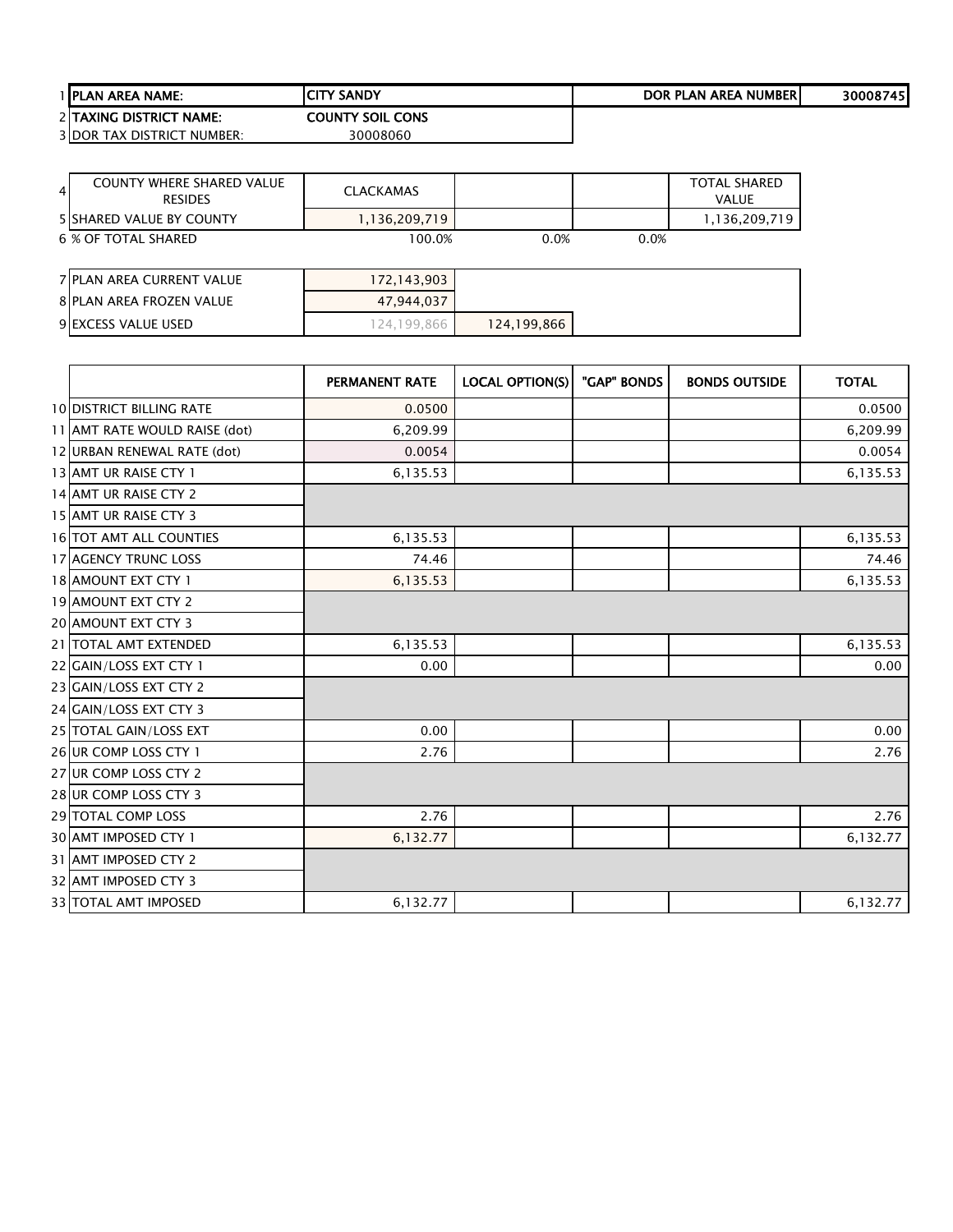| <b>I IPLAN AREA NAME:</b>         | ICITY SANDY          | DOR PLAN AREA NUMBERI | 30008745 |
|-----------------------------------|----------------------|-----------------------|----------|
| <b>2 ITAXING DISTRICT NAME:</b>   | <b>ESD CLACKAMAS</b> |                       |          |
| <b>3IDOR TAX DISTRICT NUMBER:</b> | 30503000             |                       |          |

| <b>COUNTY WHEKE SHAKED VALUE</b><br>4<br><b>DESIDES</b> | <b>CLACKAMAS</b> |             |      | TOTAL SHAKED<br><b>VALUE</b> |
|---------------------------------------------------------|------------------|-------------|------|------------------------------|
| <b>5 ISHARED VALUE BY COUNTY</b>                        | 1,136,209,719    |             |      | 1,136,209,719                |
| 6 % OF TOTAL SHARED                                     | 100.0%           | 0.0%        | 0.0% |                              |
|                                                         |                  |             |      |                              |
| 7 PLAN AREA CURRENT VALUE                               | 172,143,903      |             |      |                              |
| 8 PLAN AREA FROZEN VALUE                                | 47.944.037       |             |      |                              |
| 9 EXCESS VALUE USED                                     | 124.199.866      | 124,199,866 |      |                              |

|                                 | <b>PERMANENT RATE</b> | <b>LOCAL OPTION(S)</b> | "GAP" BONDS | <b>BONDS OUTSIDE</b> | <b>TOTAL</b> |
|---------------------------------|-----------------------|------------------------|-------------|----------------------|--------------|
| <b>10 DISTRICT BILLING RATE</b> | 0.3687                |                        |             |                      | 0.3687       |
| 11 AMT RATE WOULD RAISE (dot)   | 45,792.49             |                        |             |                      | 45,792.49    |
| 12 URBAN RENEWAL RATE (dot)     | 0.0403                |                        |             |                      | 0.0403       |
| 13 AMT UR RAISE CTY 1           | 45,789.25             |                        |             |                      | 45,789.25    |
| 14 AMT UR RAISE CTY 2           |                       |                        |             |                      |              |
| 15 AMT UR RAISE CTY 3           |                       |                        |             |                      |              |
| 16 TOT AMT ALL COUNTIES         | 45,789.25             |                        |             |                      | 45,789.25    |
| <b>17 AGENCY TRUNC LOSS</b>     | 3.24                  |                        |             |                      | 3.24         |
| 18 AMOUNT EXT CTY 1             | 45,789.25             |                        |             |                      | 45,789.25    |
| 19 AMOUNT EXT CTY 2             |                       |                        |             |                      |              |
| 20 AMOUNT EXT CTY 3             |                       |                        |             |                      |              |
| 21 TOTAL AMT EXTENDED           | 45,789.25             |                        |             |                      | 45,789.25    |
| 22 GAIN/LOSS EXT CTY 1          | 0.00                  |                        |             |                      | 0.00         |
| 23 GAIN/LOSS EXT CTY 2          |                       |                        |             |                      |              |
| 24 GAIN/LOSS EXT CTY 3          |                       |                        |             |                      |              |
| 25 TOTAL GAIN/LOSS EXT          | 0.00                  |                        |             |                      | 0.00         |
| 26 UR COMP LOSS CTY 1           | 21.86                 |                        |             |                      | 21.86        |
| 27 UR COMP LOSS CTY 2           |                       |                        |             |                      |              |
| 28 UR COMP LOSS CTY 3           |                       |                        |             |                      |              |
| 29 TOTAL COMP LOSS              | 21.86                 |                        |             |                      | 21.86        |
| 30 AMT IMPOSED CTY 1            | 45,767.39             |                        |             |                      | 45,767.39    |
| 31 AMT IMPOSED CTY 2            |                       |                        |             |                      |              |
| 32 AMT IMPOSED CTY 3            |                       |                        |             |                      |              |
| <b>33 TOTAL AMT IMPOSED</b>     | 45,767.39             |                        |             |                      | 45,767.39    |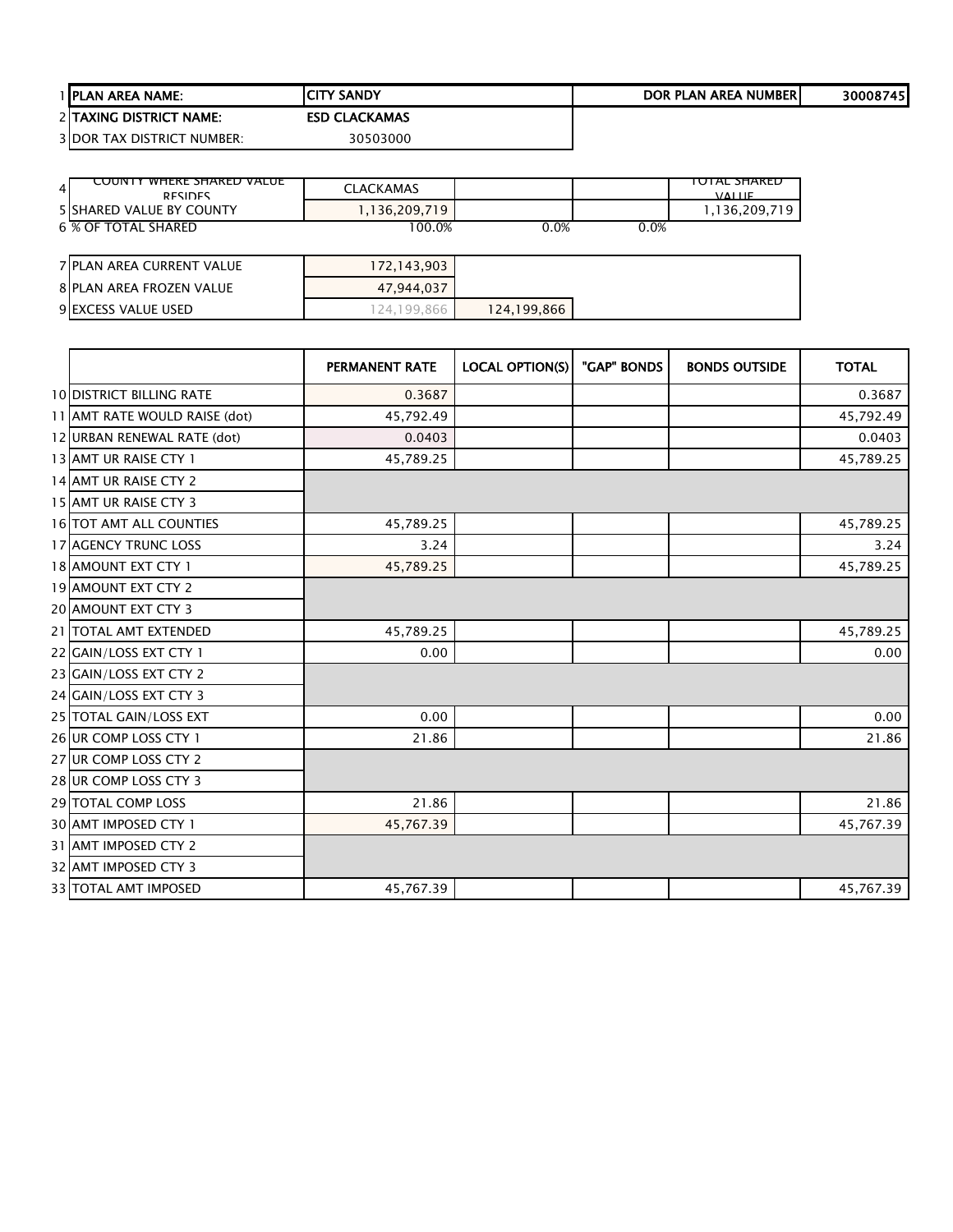| <b>I IPLAN AREA NAME:</b>         | <b>ICITY SANDY</b> | DOR PLAN AREA NUMBERI | 30008745 |
|-----------------------------------|--------------------|-----------------------|----------|
| <b>2ITAXING DISTRICT NAME:</b>    | FD 72 SANDY        |                       |          |
| <b>3 DOR TAX DISTRICT NUMBER:</b> | 30022300           |                       |          |

| $\overline{4}$ | <b>COUNTY WHERE SHARED VALUE</b><br><b>RESIDES</b> | <b>CLACKAMAS</b> |      |      | <b>TOTAL SHARED</b><br>VALUE |
|----------------|----------------------------------------------------|------------------|------|------|------------------------------|
|                | <b>SISHARED VALUE BY COUNTY</b>                    | 1,133,337,982    |      |      | 1,133,337,982                |
|                | 6 % OF TOTAL SHARED                                | 100.0%           | 0.0% | 0.0% |                              |
|                |                                                    |                  |      |      |                              |
|                | 7 PLAN AREA CURRENT VALUE                          | 172,143,903      |      |      |                              |
|                | <b>8 PLAN AREA FROZEN VALUE</b>                    | 47,944,037       |      |      |                              |

**EXCESS VALUE USED** 124,199,866 124,199,866

|                                 | PERMANENT RATE | <b>LOCAL OPTION(S)</b> | "GAP" BONDS | <b>BONDS OUTSIDE</b> | <b>TOTAL</b> |
|---------------------------------|----------------|------------------------|-------------|----------------------|--------------|
| <b>10 DISTRICT BILLING RATE</b> | 2.1775         |                        |             |                      | 2.1775       |
| 11 AMT RATE WOULD RAISE (dot)   | 270,445.21     |                        |             |                      | 270,445.21   |
| 12 URBAN RENEWAL RATE (dot)     | 0.2386         |                        |             |                      | 0.2386       |
| 13 AMT UR RAISE CTY 1           | 270,414.44     |                        |             |                      | 270,414.44   |
| 14 AMT UR RAISE CTY 2           |                |                        |             |                      |              |
| 15 AMT UR RAISE CTY 3           |                |                        |             |                      |              |
| 16 TOT AMT ALL COUNTIES         | 270,414.44     |                        |             |                      | 270,414.44   |
| <b>17 AGENCY TRUNC LOSS</b>     | 30.77          |                        |             |                      | 30.77        |
| 18 AMOUNT EXT CTY 1             | 270,414.44     |                        |             |                      | 270,414.44   |
| 19 AMOUNT EXT CTY 2             |                |                        |             |                      |              |
| 20 AMOUNT EXT CTY 3             |                |                        |             |                      |              |
| 21 TOTAL AMT EXTENDED           | 270,414.44     |                        |             |                      | 270,414.44   |
| 22 GAIN/LOSS EXT CTY 1          | 0.00           |                        |             |                      | 0.00         |
| 23 GAIN/LOSS EXT CTY 2          |                |                        |             |                      |              |
| 24 GAIN/LOSS EXT CTY 3          |                |                        |             |                      |              |
| 25 TOTAL GAIN/LOSS EXT          | 0.00           |                        |             |                      | 0.00         |
| 26 UR COMP LOSS CTY 1           | 129.21         |                        |             |                      | 129.21       |
| 27 UR COMP LOSS CTY 2           |                |                        |             |                      |              |
| 28 UR COMP LOSS CTY 3           |                |                        |             |                      |              |
| 29 TOTAL COMP LOSS              | 129.21         |                        |             |                      | 129.21       |
| 30 AMT IMPOSED CTY 1            | 270,285.23     |                        |             |                      | 270,285.23   |
| 31 AMT IMPOSED CTY 2            |                |                        |             |                      |              |
| 32 AMT IMPOSED CTY 3            |                |                        |             |                      |              |
| 33 TOTAL AMT IMPOSED            | 270,285.23     |                        |             |                      | 270,285.23   |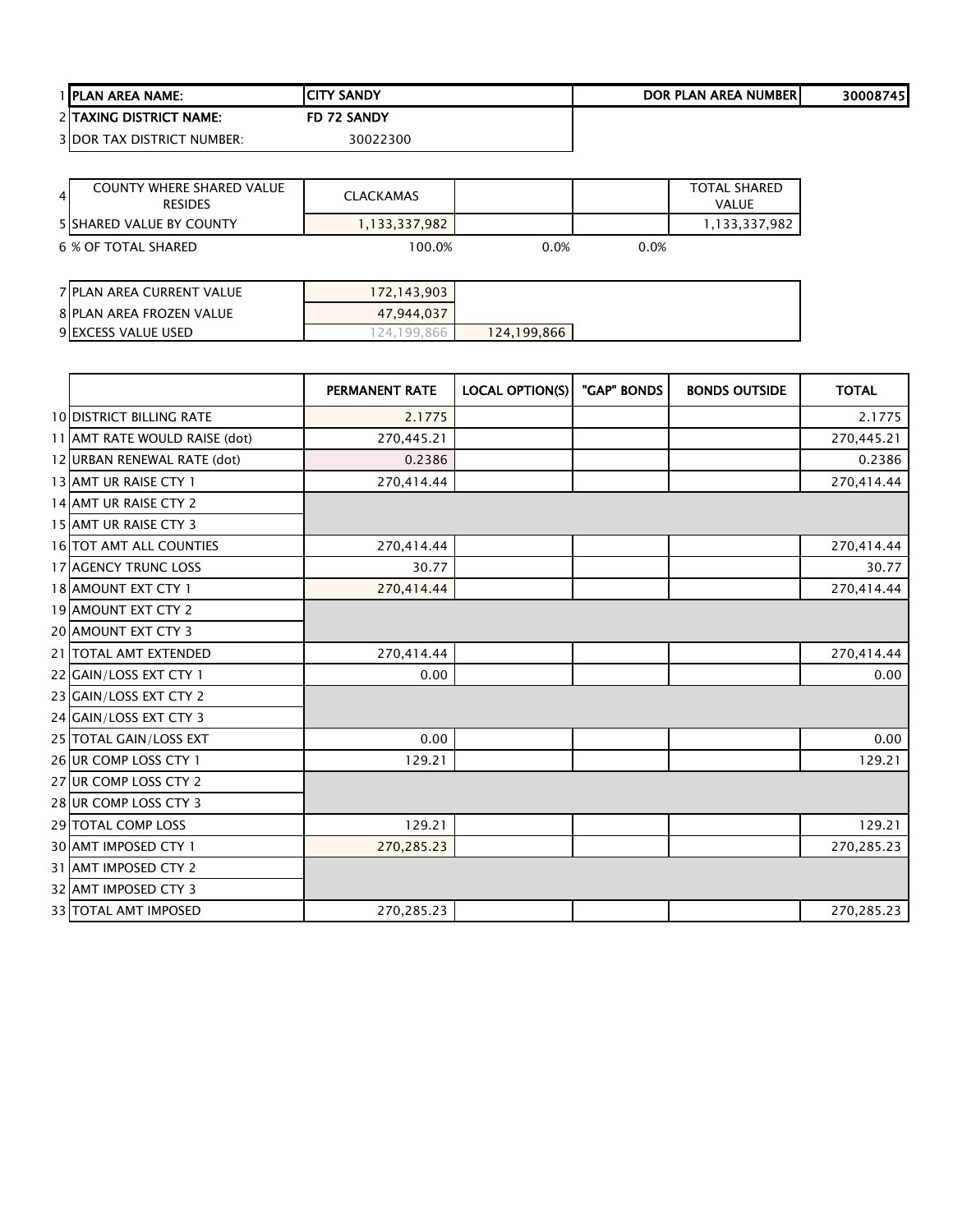| <b>1 IPLAN AREA NAME:</b>         | ICITY SANDY          | DOR PLAN AREA NUMBERI | 30008745 |
|-----------------------------------|----------------------|-----------------------|----------|
| 2 ITAXING DISTRICT NAME:          | <b>Port Portland</b> |                       |          |
| <b>3IDOR TAX DISTRICT NUMBER:</b> | 30002160             |                       |          |

| <b>COUNTY WHERE SHARED VALUE</b><br>$\overline{4}$<br><b>RESIDES</b> | <b>CLACKAMAS</b> |             |      | <b>TOTAL SHARED</b><br><b>VALUE</b> |
|----------------------------------------------------------------------|------------------|-------------|------|-------------------------------------|
| <b>5 SHARED VALUE BY COUNTY</b>                                      | 1,136,209,719    |             |      | 1,136,209,719                       |
| 6 % OF TOTAL SHARED                                                  | 100.0%           | 0.0%        | 0.0% |                                     |
|                                                                      |                  |             |      |                                     |
| 7 PLAN AREA CURRENT VALUE                                            | 172,143,903      |             |      |                                     |
| 8 PLAN AREA FROZEN VALUE                                             | 47,944,037       |             |      |                                     |
| 9 EXCESS VALUE USED                                                  | 124,199,866      | 124,199,866 |      |                                     |

|                                 | <b>PERMANENT RATE</b> | <b>LOCAL OPTION(S)</b> | "GAP" BONDS | <b>BONDS OUTSIDE</b> | <b>TOTAL</b> |
|---------------------------------|-----------------------|------------------------|-------------|----------------------|--------------|
| <b>10 DISTRICT BILLING RATE</b> | 0.0701                |                        |             |                      | 0.0701       |
| 11 AMT RATE WOULD RAISE (dot)   | 8,706.41              |                        |             |                      | 8,706.41     |
| 12 URBAN RENEWAL RATE (dot)     | 0.0076                |                        |             |                      | 0.0076       |
| 13 AMT UR RAISE CTY 1           | 8,635.19              |                        |             |                      | 8,635.19     |
| 14 AMT UR RAISE CTY 2           |                       |                        |             |                      |              |
| 15 AMT UR RAISE CTY 3           |                       |                        |             |                      |              |
| 16 TOT AMT ALL COUNTIES         | 8,635.19              |                        |             |                      | 8,635.19     |
| 17 AGENCY TRUNC LOSS            | 71.22                 |                        |             |                      | 71.22        |
| 18 AMOUNT EXT CTY 1             | 8,635.19              |                        |             |                      | 8,635.19     |
| 19 AMOUNT EXT CTY 2             |                       |                        |             |                      |              |
| <b>20 AMOUNT EXT CTY 3</b>      |                       |                        |             |                      |              |
| 21 TOTAL AMT EXTENDED           | 8,635.19              |                        |             |                      | 8,635.19     |
| 22 GAIN/LOSS EXT CTY 1          | 0.00                  |                        |             |                      | 0.00         |
| 23 GAIN/LOSS EXT CTY 2          |                       |                        |             |                      |              |
| 24 GAIN/LOSS EXT CTY 3          |                       |                        |             |                      |              |
| 25 TOTAL GAIN/LOSS EXT          | 0.00                  |                        |             |                      | 0.00         |
| 26 UR COMP LOSS CTY 1           | 3.99                  |                        |             |                      | 3.99         |
| 27 UR COMP LOSS CTY 2           |                       |                        |             |                      |              |
| 28 UR COMP LOSS CTY 3           |                       |                        |             |                      |              |
| <b>29 TOTAL COMP LOSS</b>       | 3.99                  |                        |             |                      | 3.99         |
| <b>30 AMT IMPOSED CTY 1</b>     | 8,631.20              |                        |             |                      | 8,631.20     |
| 31 AMT IMPOSED CTY 2            |                       |                        |             |                      |              |
| 32 AMT IMPOSED CTY 3            |                       |                        |             |                      |              |
| 33 TOTAL AMT IMPOSED            | 8,631.20              |                        |             |                      | 8,631.20     |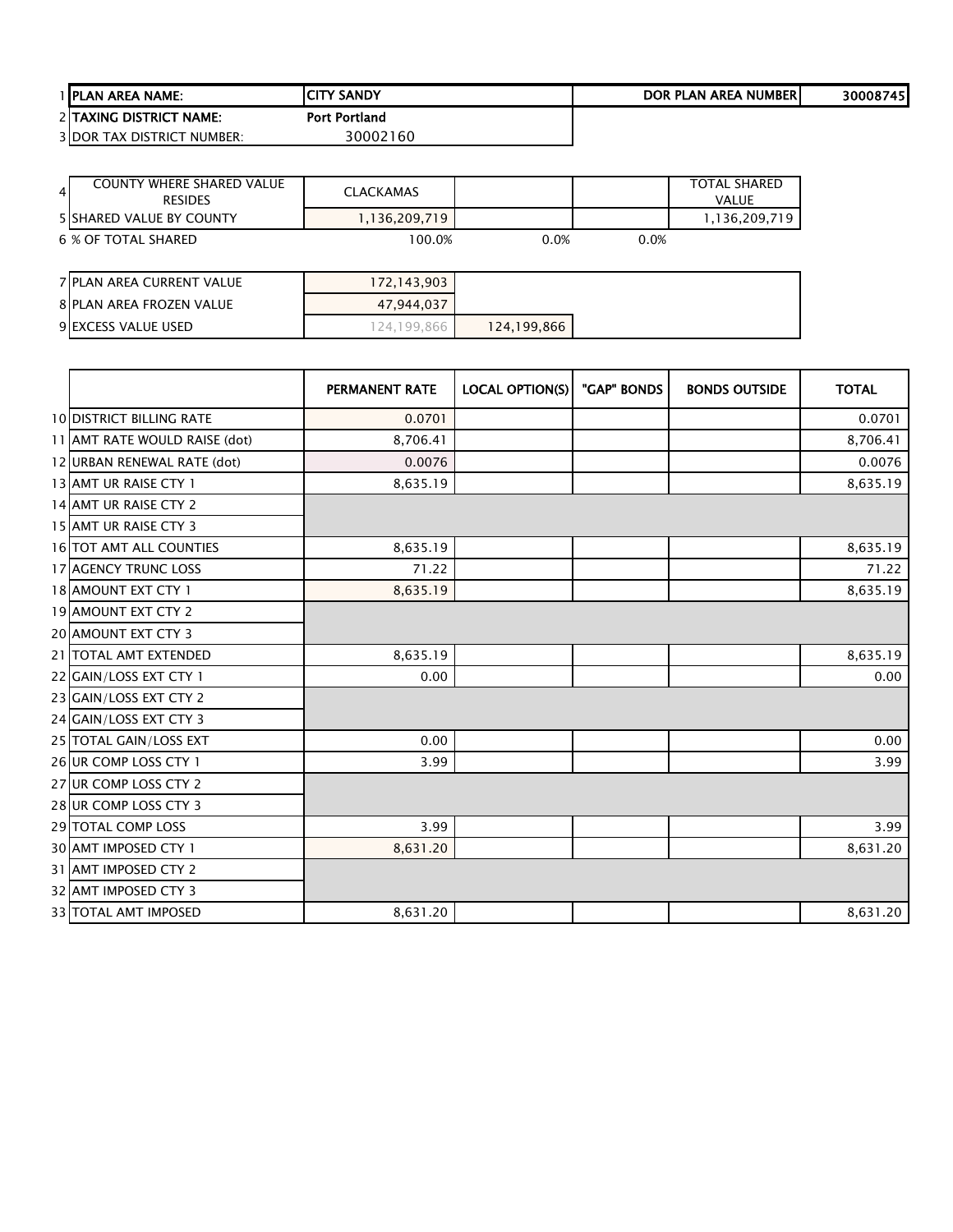| <b>I IPLAN AREA NAME:</b>         | <b>ICITY SANDY</b>                        | DOR PLAN AREA NUMBERI | 300087451 |
|-----------------------------------|-------------------------------------------|-----------------------|-----------|
| 2 TAXING DISTRICT NAME:           | <b>SCH OREGON TRAIL &amp; BOND(AFTER)</b> |                       |           |
| <b>3 DOR TAX DISTRICT NUMBER:</b> | 30143100                                  |                       |           |

| <b>COUNTY WHERE SHARED VALUE</b><br>4<br><b>RESIDES</b> | <b>CLACKAMAS</b> |      |      | <b>TOTAL SHARED</b><br>VALUE |
|---------------------------------------------------------|------------------|------|------|------------------------------|
| <b>5 ISHARED VALUE BY COUNTY</b>                        | 1,136,209,719    |      |      | 1,136,209,719                |
| 6 % OF TOTAL SHARED                                     | 100.0%           | 0.0% | 0.0% |                              |

| 7 PLAN AREA CURRENT VALUE | 172, 143, 903 |             |  |
|---------------------------|---------------|-------------|--|
| 8 PLAN AREA FROZEN VALUE  | 47,944,037    |             |  |
| 9 EXCESS VALUE USED       | 124.199.866   | 124,199,866 |  |

|                                 | <b>PERMANENT RATE</b> | <b>LOCAL OPTION(S)</b> | "GAP" BONDS | <b>BONDS OUTSIDE</b> | <b>TOTAL</b> |
|---------------------------------|-----------------------|------------------------|-------------|----------------------|--------------|
| <b>10 DISTRICT BILLING RATE</b> | 4.6397                |                        |             | 1.7766               | 6.4163       |
| 11 AMT RATE WOULD RAISE (dot)   | 576,250.12            |                        |             | 220,653.48           | 796,903.60   |
| 12 URBAN RENEWAL RATE (dot)     | 0.5071                |                        |             | 0.1942               | 0.7013       |
| 13 AMT UR RAISE CTY 1           | 576,171.95            |                        |             | 220,651.93           | 796,823.88   |
| 14 AMT UR RAISE CTY 2           |                       |                        |             |                      |              |
| 15 AMT UR RAISE CTY 3           |                       |                        |             |                      |              |
| <b>16 TOT AMT ALL COUNTIES</b>  | 576,171.95            |                        |             | 220,651.93           | 796,823.88   |
| 17 AGENCY TRUNC LOSS            | 78.17                 |                        |             | 1.55                 | 79.72        |
| 18 AMOUNT EXT CTY 1             | 576,171.95            |                        |             | 220,651.93           | 796,823.88   |
| <b>19 AMOUNT EXT CTY 2</b>      |                       |                        |             |                      |              |
| 20 AMOUNT EXT CTY 3             |                       |                        |             |                      |              |
| 21 TOTAL AMT EXTENDED           | 576,171.95            |                        |             | 220,651.93           | 796,823.88   |
| 22 GAIN/LOSS EXT CTY 1          | 0.00                  |                        |             | 0.00                 | 0.00         |
| 23 GAIN/LOSS EXT CTY 2          |                       |                        |             |                      |              |
| 24 GAIN/LOSS EXT CTY 3          |                       |                        |             |                      |              |
| 25 TOTAL GAIN/LOSS EXT          | 0.00                  |                        |             | 0.00                 | 0.00         |
| 26 UR COMP LOSS CTY 1           | 275.87                |                        |             | 105.61               | 381.48       |
| 27 UR COMP LOSS CTY 2           |                       |                        |             |                      |              |
| 28 UR COMP LOSS CTY 3           |                       |                        |             |                      |              |
| <b>29 TOTAL COMP LOSS</b>       | 275.87                |                        |             | 105.61               | 381.48       |
| 30 AMT IMPOSED CTY 1            | 575,896.08            |                        |             | 220,546.32           | 796,442.40   |
| 31 AMT IMPOSED CTY 2            |                       |                        |             |                      |              |
| 32 AMT IMPOSED CTY 3            |                       |                        |             |                      |              |
| <b>33 TOTAL AMT IMPOSED</b>     | 575,896.08            |                        |             | 220,546.32           | 796,442.40   |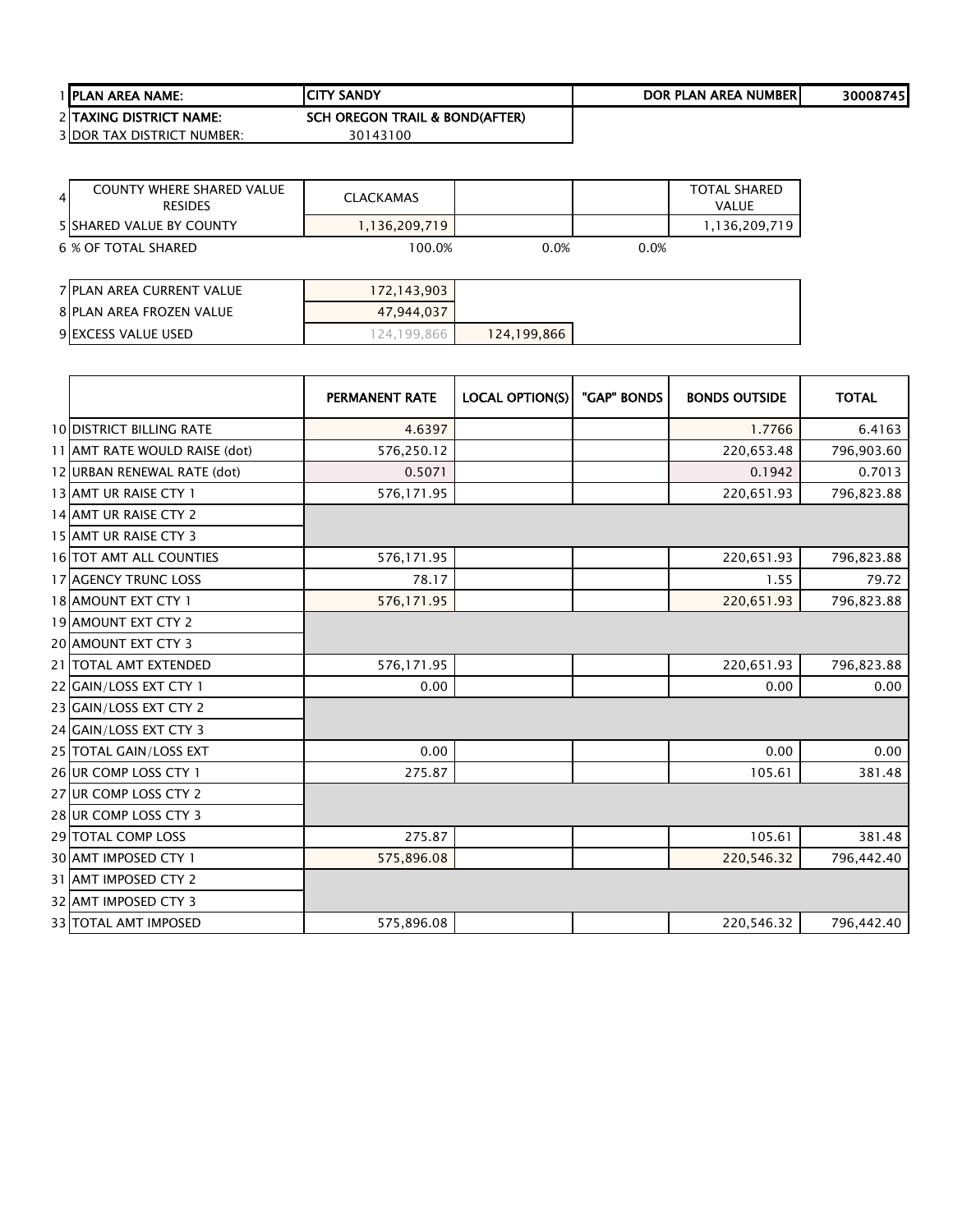| <b>I IPLAN AREA NAME:</b>         | <b>ICITY SANDY</b>    | DOR PLAN AREA NUMBERI | 30008745 |
|-----------------------------------|-----------------------|-----------------------|----------|
| 2 TAXING DISTRICT NAME:           | <b>Vector Control</b> |                       |          |
| <b>3 DOR TAX DISTRICT NUMBER:</b> | 30007510              |                       |          |
|                                   |                       |                       |          |

| COUNTY WHEKE SHAKED VALUE<br>4<br><b>DESIDES</b> | <b>CLACKAMAS</b> |         |      | IUTAL SHAKED.<br><b>VALLE</b> |
|--------------------------------------------------|------------------|---------|------|-------------------------------|
| <b>5 ISHARED VALUE BY COUNTY</b>                 | .136.209.719     |         |      | ,136,209,719                  |
| 6 % OF TOTAL SHARED                              | $00.0\%$         | $0.0\%$ | 0.0% |                               |

| 7 PLAN AREA CURRENT VALUE | 172,143,903 |             |  |
|---------------------------|-------------|-------------|--|
| 8 PLAN AREA FROZEN VALUE  | 47.944.037  |             |  |
| 9 EXCESS VALUE USED       | 24.199.866  | 124,199,866 |  |

|                                 | <b>PERMANENT RATE</b> | LOCAL OPTION(S) | "GAP" BONDS | <b>BONDS OUTSIDE</b> | <b>TOTAL</b> |
|---------------------------------|-----------------------|-----------------|-------------|----------------------|--------------|
| <b>10 DISTRICT BILLING RATE</b> | 0.0065                |                 |             |                      | 0.0065       |
| 11 AMT RATE WOULD RAISE (dot)   | 807.30                |                 |             |                      | 807.30       |
| 12 URBAN RENEWAL RATE (dot)     | 0.0007                |                 |             |                      | 0.0007       |
| 13 AMT UR RAISE CTY 1           | 795.35                |                 |             |                      | 795.35       |
| 14 AMT UR RAISE CTY 2           |                       |                 |             |                      |              |
| 15 AMT UR RAISE CTY 3           |                       |                 |             |                      |              |
| 16 TOT AMT ALL COUNTIES         | 795.35                |                 |             |                      | 795.35       |
| <b>17 AGENCY TRUNC LOSS</b>     | 11.95                 |                 |             |                      | 11.95        |
| 18 AMOUNT EXT CTY 1             | 795.35                |                 |             |                      | 795.35       |
| 19 AMOUNT EXT CTY 2             |                       |                 |             |                      |              |
| 20 AMOUNT EXT CTY 3             |                       |                 |             |                      |              |
| 21 TOTAL AMT EXTENDED           | 795.35                |                 |             |                      | 795.35       |
| 22 GAIN/LOSS EXT CTY 1          | 0.00                  |                 |             |                      | 0.00         |
| 23 GAIN/LOSS EXT CTY 2          |                       |                 |             |                      |              |
| 24 GAIN/LOSS EXT CTY 3          |                       |                 |             |                      |              |
| 25 TOTAL GAIN/LOSS EXT          | 0.00                  |                 |             |                      | 0.00         |
| 26 UR COMP LOSS CTY 1           | 0.26                  |                 |             |                      | 0.26         |
| 27 UR COMP LOSS CTY 2           |                       |                 |             |                      |              |
| 28 UR COMP LOSS CTY 3           |                       |                 |             |                      |              |
| 29 TOTAL COMP LOSS              | 0.26                  |                 |             |                      | 0.26         |
| 30 AMT IMPOSED CTY 1            | 795.09                |                 |             |                      | 795.09       |
| 31 AMT IMPOSED CTY 2            |                       |                 |             |                      |              |
| 32 AMT IMPOSED CTY 3            |                       |                 |             |                      |              |
| 33 TOTAL AMT IMPOSED            | 795.09                |                 |             |                      | 795.09       |